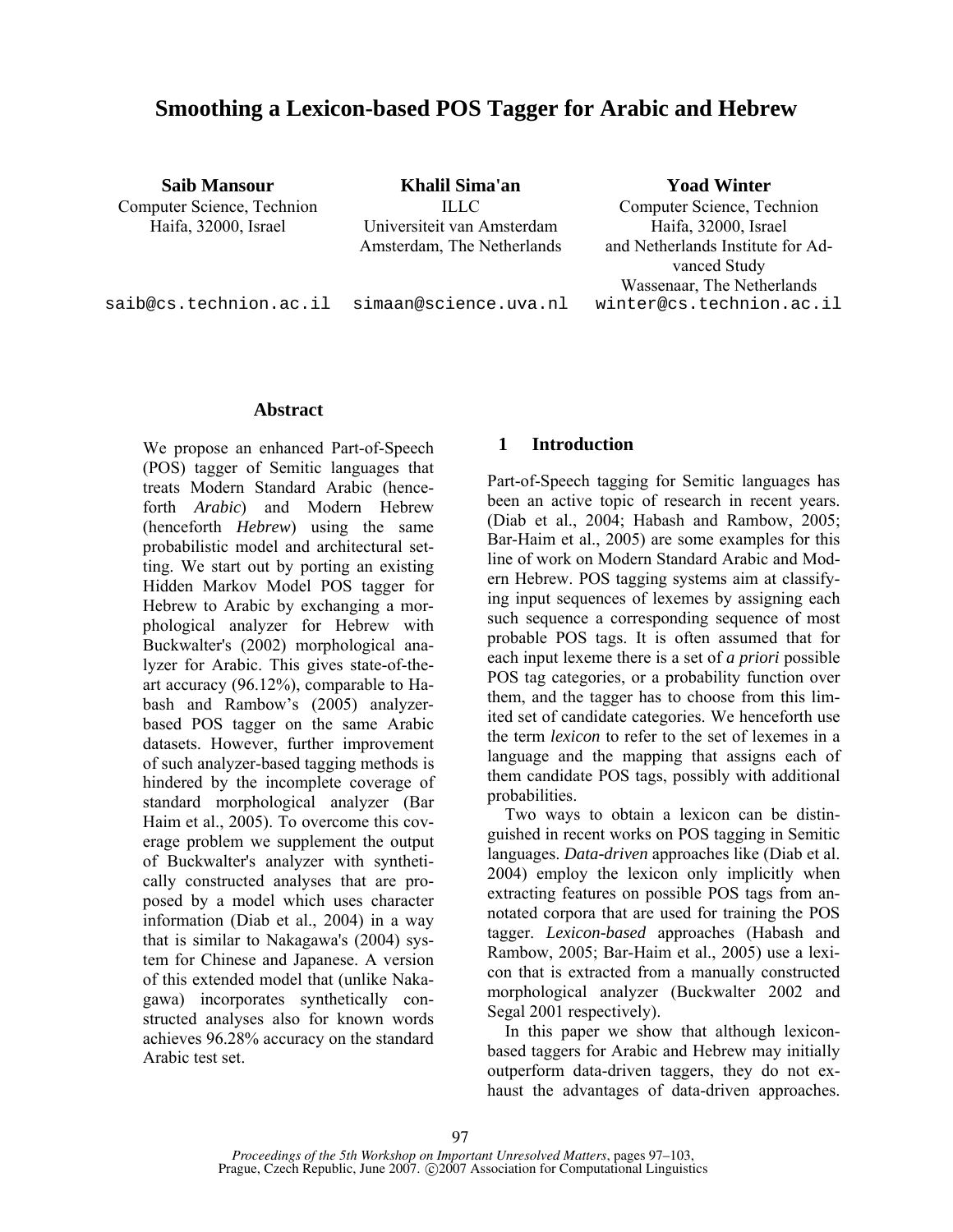Consequently, we propose a hybrid model of datadriven methods and lexicon-based methods, and show its advantages over both models, in a way that is reminiscent of Nakagawa's (2004) results for Chinese and Japanese.

As a first step, we develop a Part-of-Speech tagger that treats Arabic and Hebrew using the same probabilistic model and architectural setting. We start out from MorphTagger, a lexicon-based tagger for Hebrew developed by Bar-Haim et al. (2005), which uses standard Hidden Markov Model techniques. We port the existing MorphTagger implementation to Arabic by exchanging Segal's (2001) morphological analyzer with Buckwalter's (2002) morphological analyzer, and then training the tagger on the Arabic Treebank (Maamouri et al., 2001). Remarkably, this gives state-of-the-art accuracy (96.12%) on the same Arabic datasets as Habash and Rambow (2005). To the best of our knowledge, this is the first time the same POS tagging architecture is used both for Arabic and Hebrew texts with comparable accuracy.

Despite the initial advantages of this setting, our empirical study shows that in both languages, further improvement in accuracy is hindered by the incompleteness of the morphological analyzer. By "incompleteness" we refer not only to the wellstudied problem of unknown words (out-ofvocabulary). Our results show that for both Arabic and Hebrew, a more serious problem involves words for which the analyzer provides a set of analyses that does not contain the correct one. We find out that this is the case for 3% of the words in the development set. This obviously sets an upper bound on tagger accuracy using methods that are purely based on a manually constructed lexicon. We refer to this problem as the "incomplete lexicon" problem.

We focus on devising a solution to the incomplete lexicon problem by smoothing. We supplement the output of Buckwalter's analyzer with synthetically constructed analyses that are proposed by a model which uses character information (Diab et al., 2004) in a way that is similar to Nakagawa's (2004) system for Japanese. Unlike Nakagawa's method, however, our smoothing method incorporates synthetically constructed analyses also for known words, though only when all available taggings of the sentence have low probabilities according to our model. A version of this

extended model achieves a modest improvement (96.28%) in accuracy over the baseline on the standard Arabic test set.

This paper is structured as follows. In section 2 we start with a brief discussion of previous work. Section 3 describes our adaptation of Bar Haim et al.'s POS tagging system to Arabic. In section 4 we show that an architecture like Bar Haim et al.'s, which relies on a morphological analyzer, is likely to suffer from coverage problems under any configuration where it is used as a stand-alone. In section 5 we present our new architecture and the method of combining the models. Section 6 concludes.

# **2 Relation to Previous Works**

Quite a few works have dealt with extending a given POS tagger, mainly by smoothing it using extra-information about untreated words. For example, (Church, 1988) uses the simple heuristic of predicting proper nouns from capitalization. This method is not applicable to Arabic and Hebrew, which lack typographical marking of proper nouns. More advanced methods like those described by Weischedel et al. (1993) incorporate the treatment of unknown words within the probability model. Weischedel et al. use derivational and inflectional endings to infer POS tags of unknown words. Nakagawa (2004) addresses the problem of unknown words for Japanese and Chinese, and uses a hybrid method of word-level and character-level information. In his model, Nakagawa uses character information (only) when handling unknown words, claiming that in word-level methods information about known words helps to achieve higher accuracy compared to character-level models. On the other hand, when it comes to unknown words, Nakagawa uses a character-level method, which is hypothesized to be more robust in such cases than word-level methods.

Virtually all works that dealt with coverage problems of POS taggers have concentrated on the problem of "unknown" words – words that have no analysis in the initial tagging system. However, in the context of analyzer-based tagging systems, we also have to deal with the problem of "known" words that miss the correct analysis in the morphological analyzer. In the Arabic and Hebrew datasets we have examined, this problem is more severe than the unknown words problem. Unlike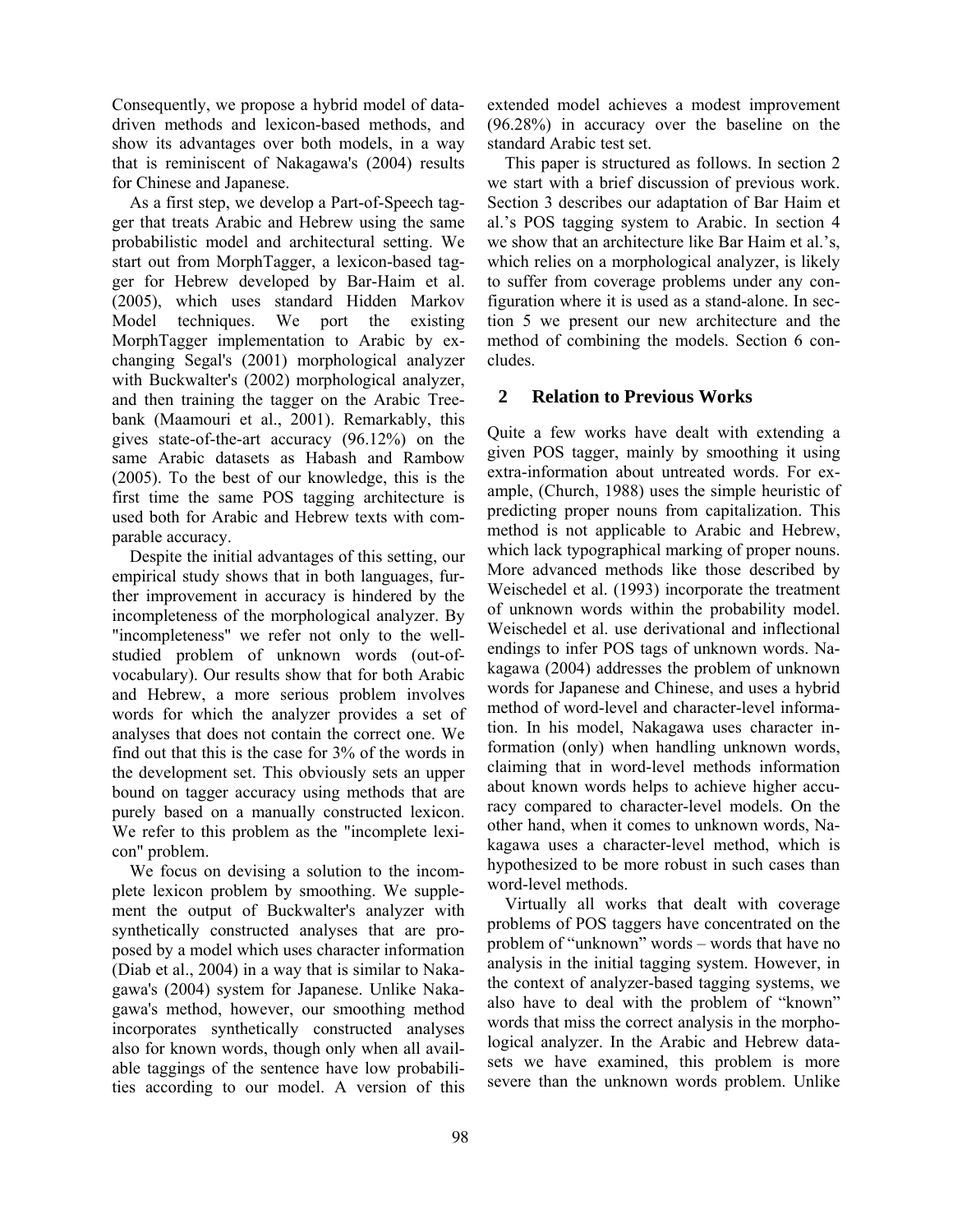previous works, we propose to smooth the wordsegment driven model also for "known" words. To avoid overgeneration, this is done only when all taggings of the sentence have low probability.

### **3 Adapting a Hebrew POS-tagger to Arabic**

Bar Haim et al.'s (2005) POS tagging system, MorphTagger, was developed initially for Hebrew. Our work is mainly developed for Arabic and tested over Arabic data. Due to the similarity in the morphological processes in Hebrew and Arabic and the generality of Bar Haim et al.'s architecture, the adaptation process was fairly simple. However, as far as we know this is the first implementation of a unified model for Arabic and Hebrew that achieves state-of-the-art accuracy. MorphTagger requires two components: a morphological analyzer to produce a set of analyses for every lexeme, and a POS tagged corpus for acquiring an HMM disambiguator. The HMM disambiguator assigns a probability to every pair  $\langle w_1^n, t_1^n \rangle$ , where  $w_1^n = w_1...w_n$  is a sentence and  $t_1^n = t_1...t_n$  a corresponding sequence of POS tags hypothesized by the analyzer. This probability is approximated in a standard HMM fashion:

$$
P(w_1^n, t_1^n) = P(t_1^n)P(w_1^n | t_1^n) = \prod_{i=1}^n P(t_i | t_{i-1}, t_{i-2})P(w_i | t_i)
$$

For an input sentence  $w_1^n$ , the pair  $\langle w_1^n, t_1^n \rangle$  with the highest probability is selected. The language  $(P(t_i | t_{i-1}, t_{i-2}))$  and lexical  $(P(w_i | t_i))$  models' parameters are estimated from the tagged corpus by Maximum-Likelihood Estimator (MLE) followed by Katz backoff smoothing for the language model and Add-λ smoothing for the lexical model, where a small  $\lambda=1$  count is given to analyzes provided by the analyzer but not found in the training corpus. Furthermore, MorphTagger employs an array of other smoothing techniques explained in Bar Haim et al. (2005).

Our implementation of MorphTagger for Arabic was developed using Buckwalter's (2002) Morphological Analyzer v1.0 (BMA1.0), and the Arabic Treebank part 1 v2.0 (ATB1), Part 2 v2.0 (ATB2) and Part 3 v1.0 (ATB3). The ATB was chosen not only because of its size and comprehensiveness, but also because Buckwalter's analyzer was developed in accordance with the ATB, which makes the task of combining information from both sources easier. In all our experiments we use a tag-set of 24 tags which was mapped from the original tag-set (191 tags in ATB1) using the mapping script of the ATB distribution.

To check the ambiguity level and the difficulty of the task at hand, we ran BMA1.0 over a testing set extracted from ATB1. The average number of analyses per word is 1.83, and the average number of segmentations per word is 1.2, however, the task of disambiguating Arabic is still not easy, as 46% of the data is ambiguous. Those results are comparable to the results of Bar Haim et al. for Hebrew, according to which the average number of analyses per word is 2.17 with 1.25 segmentations on average per word, and 54% of the words are ambiguous.

The performance of MorphTagger over Arabic was measured using the same test settings of Diab et al. (2004). Habash and Rambow (2005) use a different test setting drawn from ATB1. Although we could not reproduce the exact setting of Habash and Rambow, comparison to their reported accuracy is still quite telling due to the similarity of the data. The comparison between the accuracy of the three systems is summarized in Table 1. The results in this table were obtained using the correct ("gold") segmentation and applying the standard Fmeasure for POS tagging accuracy. The result of Diab et al. was reproduced on their setting, and the result of Habash and Rambow is as reported in their paper.

| System            | Tagging accuracy |
|-------------------|------------------|
| MorphTagger       | 96 12            |
| Diab et al.       | 95.81            |
| Habash and Rambow | 97 5             |
| .                 |                  |

Table 1 - Comparison between systems over ATB1

The result achieved by MorphTagger slightly exceeds Diab et al.'s result (on the same test setting) and is slightly inferior to Habash and Rambow's reported result. Overall, it is an encouraging result that the MorphTagger system that was developed for Hebrew could be easily ported to Arabic and yield state-of-the-art results.

In Table 2, we present the accuracies achieved for MorphTagger on a cross validated, 10-fold test, including the standard deviation results in parentheses. The results are reported both for goldsegmentation (GS) and without GS.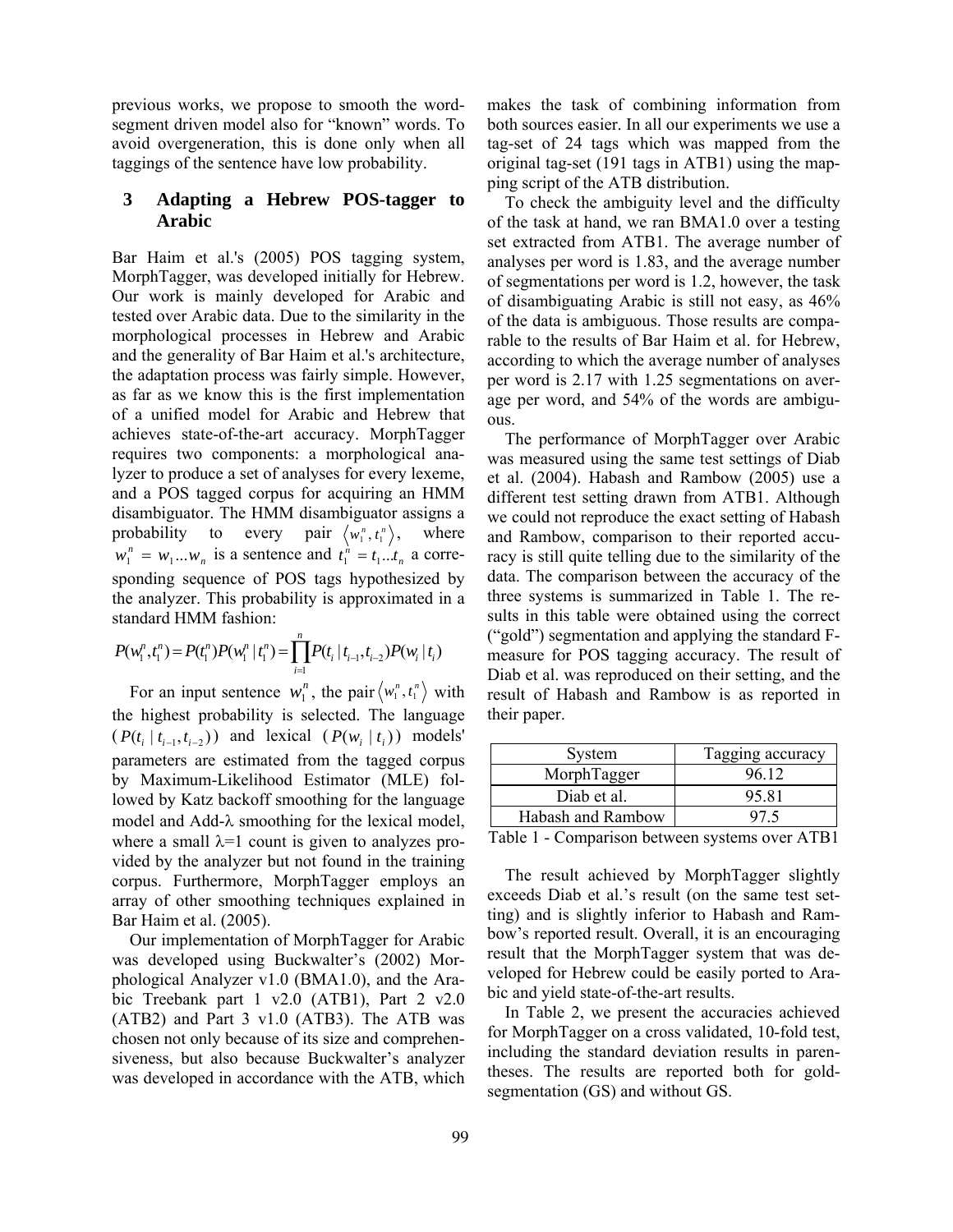| Test setting | Accuracy per word $(\% )$ |         | $F_{\beta=1}$ per Word-segment (%) |         |
|--------------|---------------------------|---------|------------------------------------|---------|
|              | Segmentation              | Tagging | Segmentation                       | Tagging |
| GS           | 100                       | 94.89   | 100                                | 95.436  |
|              |                           | (0.62)  |                                    | (0.53)  |
|              |                           |         |                                    |         |
| without GS   | 99.015 (0.24)             | 94.374  | 98.854 (0.28)                      | 94.727  |
|              |                           | (0.64)  |                                    | (0.56)  |
|              |                           |         |                                    |         |

Table 2 - MorphTagger performance cross validated

Note that by tagging accuracy per word we mean the percentage of words correctly segmented and tagged. The tagging F-measure is calculated in the standard way, counting the correctly tagged word-segments and dividing it by the number of "gold" word-segments for recall, and further by the number of outputted word-segments for precision.

Analyzing the POS tagging errors of MorphTagger, we found that about 2.8% of the words in ATB1 were not correctly analyzed by the morphological analyzer. Such "incomplete lexicon" problems inevitably lead to tagging errors in MorphTagger's architecture. This problem is more serious still on data taken from ATB2 and ATB3, where respectively 4.5% and 5.3% of the data led to "incomplete lexicon" problems. We conclude that a morphological analyzer can be used to improve upon Diab et al.'s results, as done in Habash and Rambow and in our straightforward application of MorphTagger to Arabic. However, this method still suffers from considerable coverage problems, which are discussed in the following section.

# **4 Coverage of Morphological Analysis for Arabic**

In order to analyze the coverage problem, we tested the coverage of BMA1.0 over parts of the ATB which were composed from articles taken on different periods of times. The results are summarized in Table 3. The schema of the table includes, for each part of the ATB: (i) the number of tokens that include at least one Arabic character (henceforth "*Arabic words"*<sup>1</sup> ); (ii) Out-of-Vocabulary (OOV) words, unanalyzed by BMA1.0; (iii) the percentage of proper nouns (NNP) out of the OOV words; (iv) the number of "no correct" words –

words for which BMA1.0 found at least one solution but the correct analysis according to the ATB was not among them; and (v,vi,vii) the number of proper nouns (NNP), nouns (NN) and adjectives (JJ) from "no correct". A problem that is unique to the ATB is that some words in the corpus were not manually annotated and were given the NO\_FUNC tag. Those words are counted as Arabic words, but are ignored in the rest of the statistics of Table 3.

The noticeable difference in OOV words between ATB1 and ATB2/ATB3 is expected, because the lexicon of BMA1.0 was developed using information extracted from ATB1. ATB2 and ATB3, which were developed after BMA1.0 was released (using a more advanced version of Buckwalter's analyzer), show a different picture. In those two parts the OOV problem is not too hard: a heuristic that would assign NNP to each OOV word would be sufficient in most of the cases. However, the "No Correct" problem is more difficult: NNPs account for 5% in ATB2 and 18% in ATB3 of these words, which are mostly dominated by missing adjectives and missing nouns (54% jointly in ATB2 and 37% jointly in ATB3).

Taken together, the OOV problem and the "No Correct" problem mean that more than 5% of the words in ATB2 and ATB3 cannot be tagged correctly using BMA1.0 unless further data are added to those provided by the morphological analyzer. A similar coverage result was reached for Hebrew by Bar Haim et al., using a morphological analyzer for Hebrew (Segal, 2001). Bar Haim et al. report that for about 4% of the Hebrew words in their corpus, the correct analysis was missing. From these data we conclude that on top of systems like the ones proposed by Bar Haim et al. and Habash and Rambow, we need to enhance the morphological analyzer using additional analyses.

 $\overline{a}$ 

<sup>&</sup>lt;sup>1</sup> This definition of Arabic words is taken from Buckwalter's analyzer.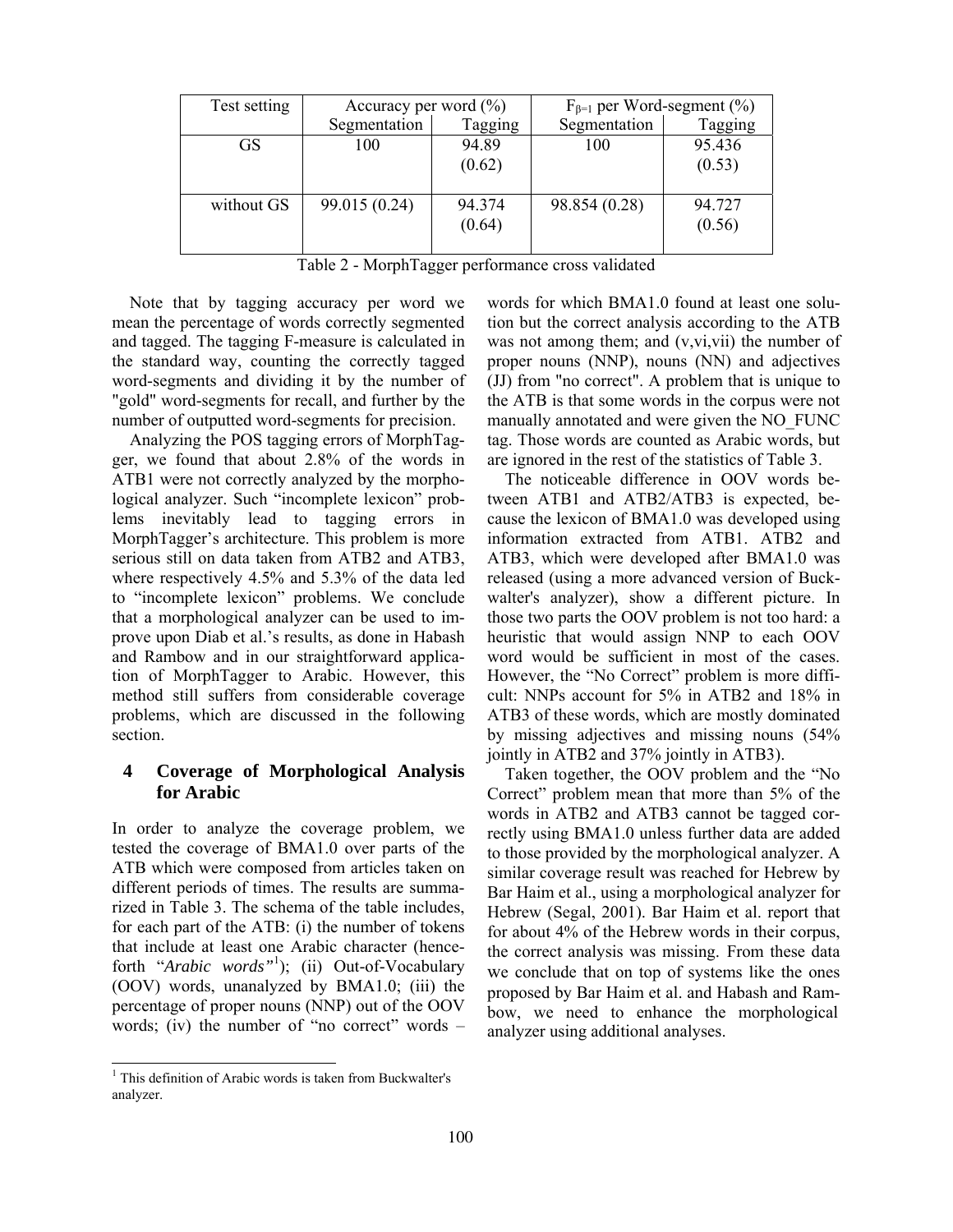| <b>ATB</b>   | Arabic | <b>OOV</b> | <b>NNP</b><br>of | No Correct | NNP of No  | NN of No    | of No       |
|--------------|--------|------------|------------------|------------|------------|-------------|-------------|
| part         | words  |            | <b>OOV</b>       |            | Correct    | Correct     | Correct     |
|              | 123798 | 126        | 21               | 3369       | 0          | 517         | 980         |
|              |        | $(0.11\%)$ | $(16.67\%)$      | $(2.82\%)$ |            | $(15.35\%)$ | $(29.09\%)$ |
| <sup>2</sup> | 125729 | 958        | 497              | 5663       | 282        | 1254        | 1818        |
|              |        | $(0.77\%)$ | $(51.88\%)$      | $(4.53\%)$ | $(4.98\%)$ | (22.14%)    | $(32.1\%)$  |
| 3            | 293026 | 6405       | 5241             | 15484      | 2864       | 2238        | 3494        |
|              |        | $(2.2\%)$  | $(81.83\%)$      | $(5.32\%)$ | $(18.5\%)$ | $(14.45\%)$ | (22.57%)    |

|  |  | Table 3 - Coverage of Buckwalter's Analyzer |  |  |
|--|--|---------------------------------------------|--|--|
|--|--|---------------------------------------------|--|--|

## **5 Smoothing Using a Data-driven Character-based Model**

So far we have shown that POS tagging models that use a morphological analyzer achieve high accuracy but suffer from coverage problems that can not be solved by a simple heuristic. On the other hand, models that use character-based information are likely to make relatively good predictions for words that are out of the vocabulary of the morphological analyzer. We hypothesize that this may be especially true for Semitic languages, due to their rich and systematic pattern (template) paradigms. Such patterns add constant characters to root characters, and features of substrings of words may therefore help in predicting POS tags from those patterns.

Our baseline models for the experiments are MorphTagger with a NNP heuristic (MorphTagger+NNP) and ArabicSVM (Diab et al.'s system). As we have already reported in section 3, MorphTagger+NNP achieved 96.12% tagging accuracy and ArabicSVM achieved 95.87% over the same testing data used by Diab et al. One simple hybrid model would be adding the analyses produced by the SVM to the morphological analyzer analyses and disambiguate these analyses using MorphTagger's HMM. This system has improved accuracy – it achieved accuracy of 96.18%, higher than both of the base models.

The problem with such model is over-generation of the SVM: when checked over ATB1 and ATB2, 40% of the new analyses introduced by the SVM are correct analyses, and 60% are wrong. To avoid this problem, we suggest conditioning the addition of SVM analyses on the sentence's tagging probability calculated by the HMM model. This is justified due to the fact that there is correlation between the probability of the tagging of a sentence given by a language model and the accuracy of the tagging. The relation is shown in Figure 1.



Figure 1 Probability VS Accuracy

Figure 1 shows the relation between the accuracy of the tagging and the normalized logarithmic probability of the tagging. We normalize the probability of the tagging by the sentence length as longer sentences usually have lower probabilities.

Following the previous conclusions, we propose a hybrid model which adds the analyses of the SVM only in cases where the tagging probability by the basic MorphTagger system is lower than an empirically calculated threshold. If the HMM is confident about the tagging it produces, the probability of the tagging will be high enough to pass the threshold, and then the tagging will be outputted without adding the SVM analyses which might add noise to the morphological analyzer output. A general algorithm is shown in Figure 2.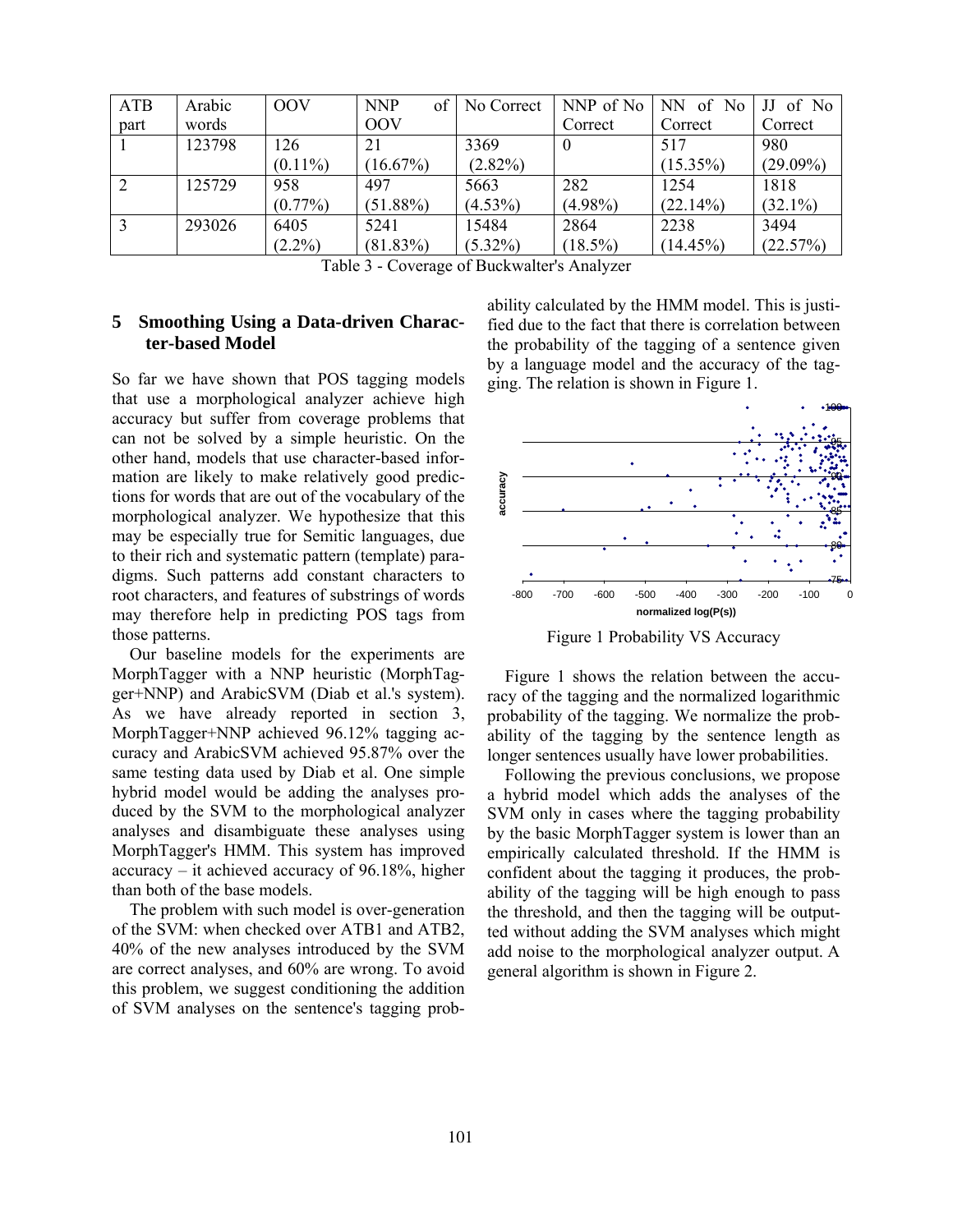|              | Given a sentence $s$ , perform the following steps:                                                                                                                                    |
|--------------|----------------------------------------------------------------------------------------------------------------------------------------------------------------------------------------|
| 1.           | Produce analyses for each word in s using the morphological analyzer<br>combined with the corpus analyses.                                                                             |
|              | 2. Calculate lexical and contextual probabilities using available annotated<br>corpora (using Maximum Likelihood Estimation).                                                          |
|              | 3. Run Viterbi's Algorithm for HMM disambiguation, and calculate a rank<br>of the tagging which is composed from the probability given by the<br>model and the length of the sentence. |
|              | 4. If [rank>threshold] output tagging.                                                                                                                                                 |
| $4^\prime$ . | [Otherwise] run the character based model over the sentence and add the<br>new analyses generated.                                                                                     |
|              | 5'. Combine the analyses generated by the morphological analyzer and the<br>character-based model, update the lexical probabilities and rerun the<br>model                             |

Figure 2 - Enhanced Tagging Algorithm

Note that in the algorithm, a new (word, tag) pair introduced by the morphological analyzer or by the character model does not appear in the tagged corpus, therefore a small count  $\lambda = 1$  is given in such cases. This method can be improved further, especially for the analyses produced by the data-driven character-based method.

The accuracy we obtained using this system was 96.28% which shows slight improvement over the previous simple hybrid system. Examining the errors in the simple hybrid method and the conditioned method, we see that the improvement is not smooth: the conditioned model includes errors which did not exist in the simple model. These errors occur when correct analyses of the characterbased model were discarded. In general, however, the conditioned method chooses more correct analyses. It should be noted that adding the character-based model analyses boosted the coverage from 97% to 98%, but the accuracy did not improve to the same level. The main cause for this is the weak relation between the probability of a sentence and the accuracy. As it is difficult to model this relation, we believe that more time should be invested to improve the HMM probabilities especially for the character model analyses, which can boost the chances of choosing good analyses.

#### **6 Conclusions and Future Work**

This paper demonstrates that it is possible to successfully port a POS tagger originally built for Hebrew to Arabic using a morphological analyzer and a tagged corpus. The POS tagger (called MorphTagger) achieves state-of-the-art results both on Hebrew and Arabic. Despite this positive result we find that further improvement of accuracy is hindered by the coverage of the morphological analyzer. Contrary to earlier work on POS tagging, the problem turns out not so much in unknown (OOV) lexemes as much as in known lexemes for which the correct tag is missing. We showed empirical evidence that this problem arises for the available treebanks and morphological analyzers for both Arabic and Hebrew. We propose an approach that smoothes a given lexical model (obtained from a morphological analyzer and an annotated corpus) by adding synthetically constructed analyses, obtained from a POS tagger that combines character-level information. Unlike earlier work, we apply this smoothing only when the probabilistic model assigns probabilities lower than a threshold to all possible POS taggings of the input sentence. This way we obtain moderate improvement in Arabic POS tagging.

The problem of missing lexeme-POS pairs in POS taggers for Semitic languages is more severe than in languages like English. We conjecture that this is because of the more complex morphology of Semitic languages.

In future work it might be worthwhile to consider morphological processes that are more complex than the standard affixation (suffixing/prefixing) processes in order to generalize better over cases in the training data. Such a generalization may provide better coverage of lexeme-POS pairs and would increase the upper bound on accuracy.